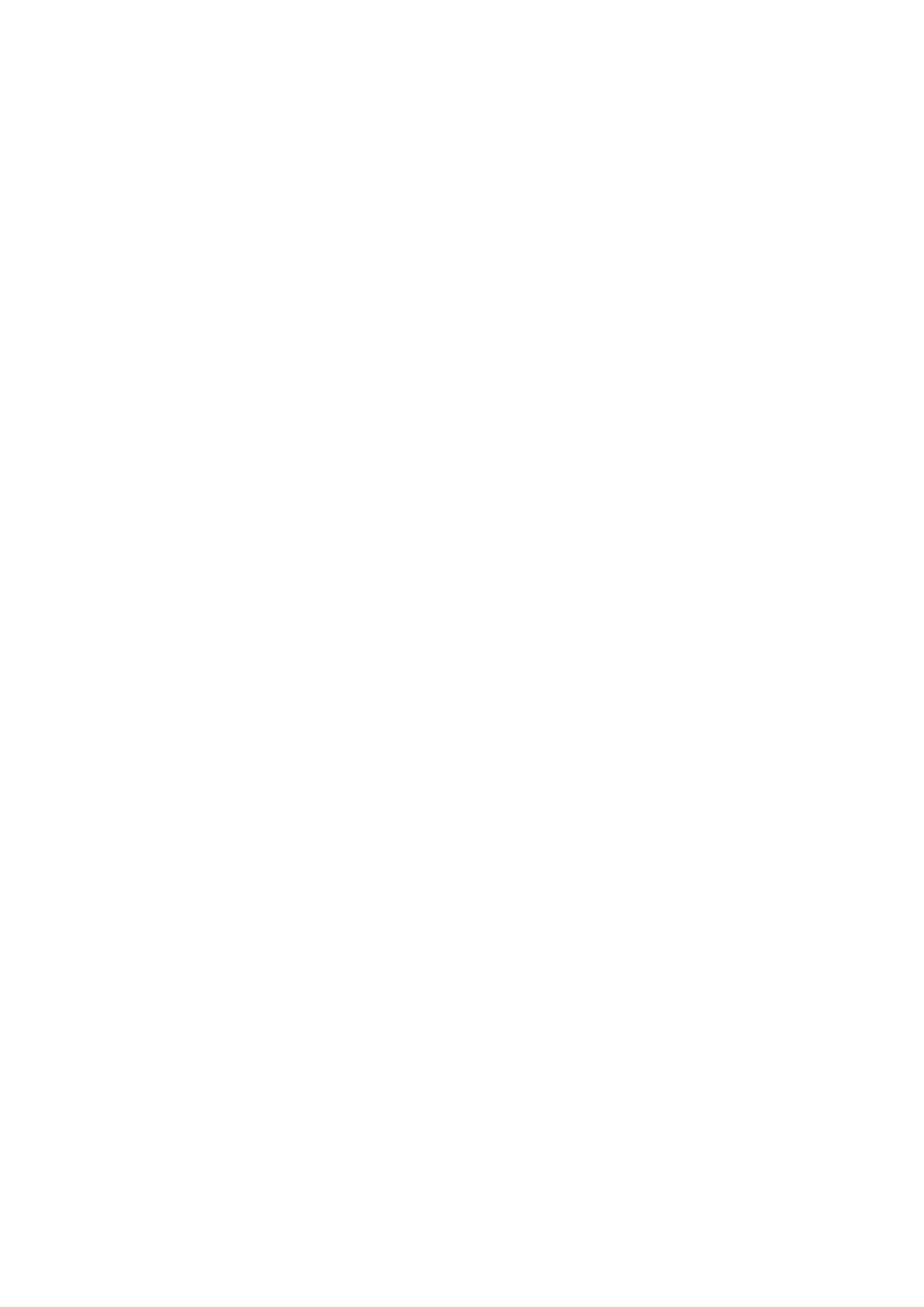





## **Pumps All the Difficult Liquids**

You can use the AGM pump for many different tasks with both clean and impure liquids, which traditionally cause problems.

The AGM pump has been continuously developed through more than 20 years, and today it is being used to pump e.g.

- Unfiltered waste water
- Molasses and grease
- Dewatered sludge
- Offal and blood
- Animal feed
- Paint, glue and varnish
- and much more

## **Gentle Pumping Principle**

The AGM pumps are particularly well-suited for viscous liquid with a high dry matter content.

The pumps are working by the displacement principle:

Two rubbercoated lobes turn in opposite directions inside the closed pump house, and hereby gently forces the liquid to pass through the pump.





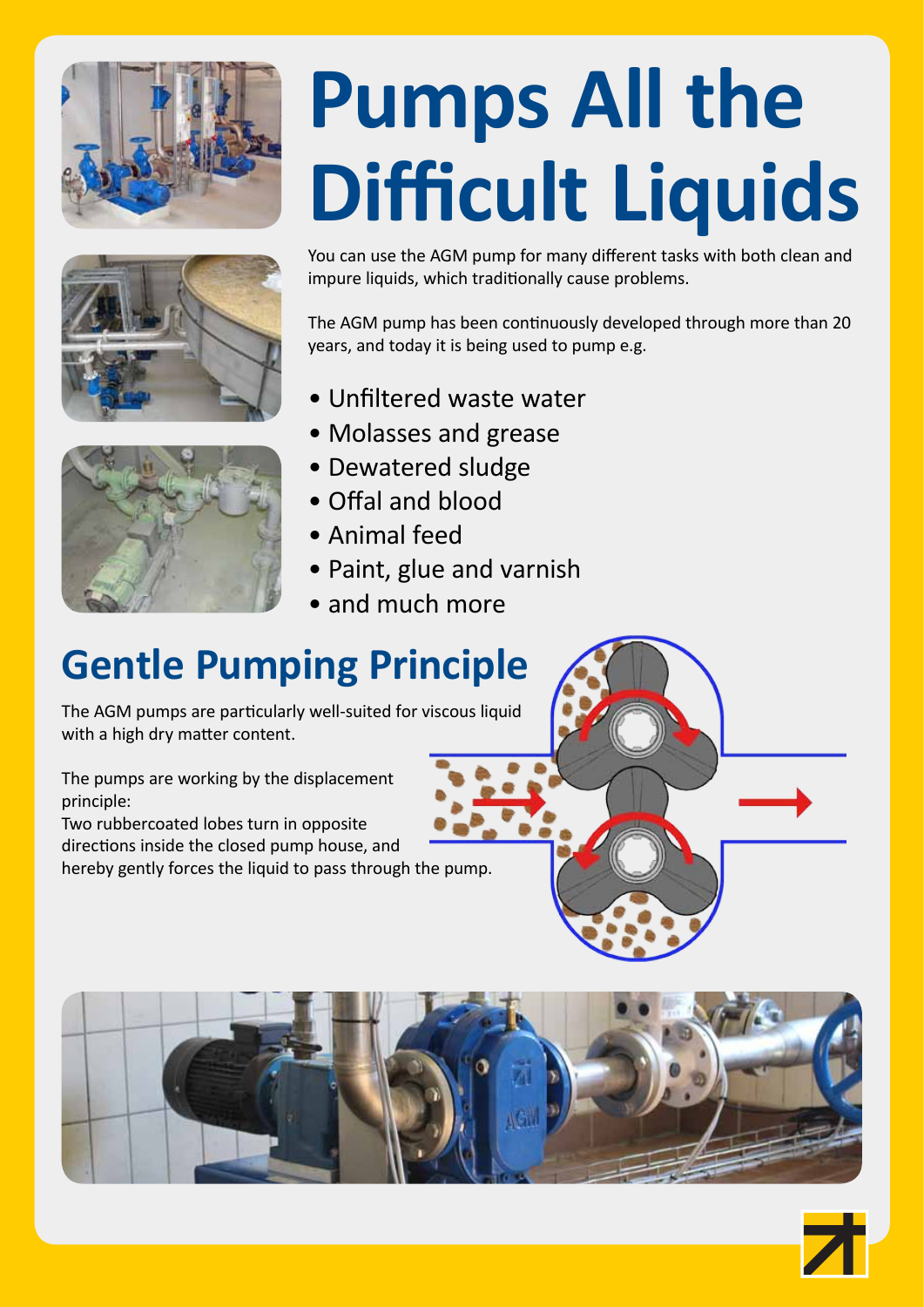

## **Quick and Easy Service Means Shorter Operation Stoppage**

The design of the AGM pumps helps you to avoid longer operation stoppage.

Without dismantling the pump from the pipeline, it can be serviced and reconditioned using regular hand tools.

You have full access to replace all wear parts just by removing 8 allen bolts.





## **Comfortable Working Environment with Self-Priming Pumps**

When using the AGM pump, you get a nice and clean working environment around the pump.

- Easy to service
- No foot valve or vacuum system
- More flexibility
- Improved operational reliability
- Self-priming up to 8 m vertical

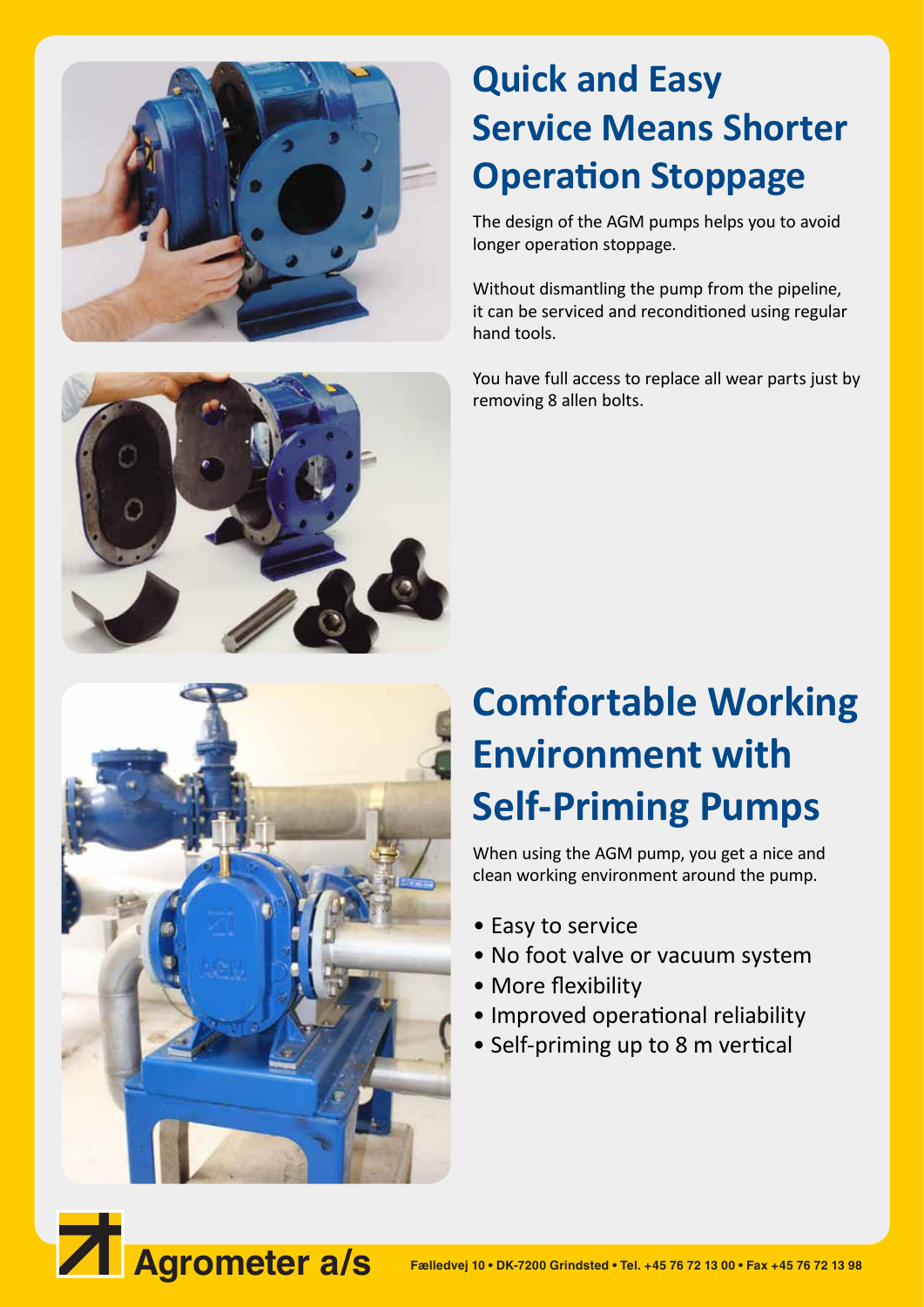



## **Individual Solutions**

The AGM lobe rotor pump can be installed and powered in many different ways, and can be used both as fixed or mobile pumps.

We create customised solutions according to your needs.





## **Also for Tough Environments**

Even in tough conditions the AGM pump works reliably.

The pump consists of a minimum of components and joints. That makes it easy to keep it sealed from oli, sludge and dust.

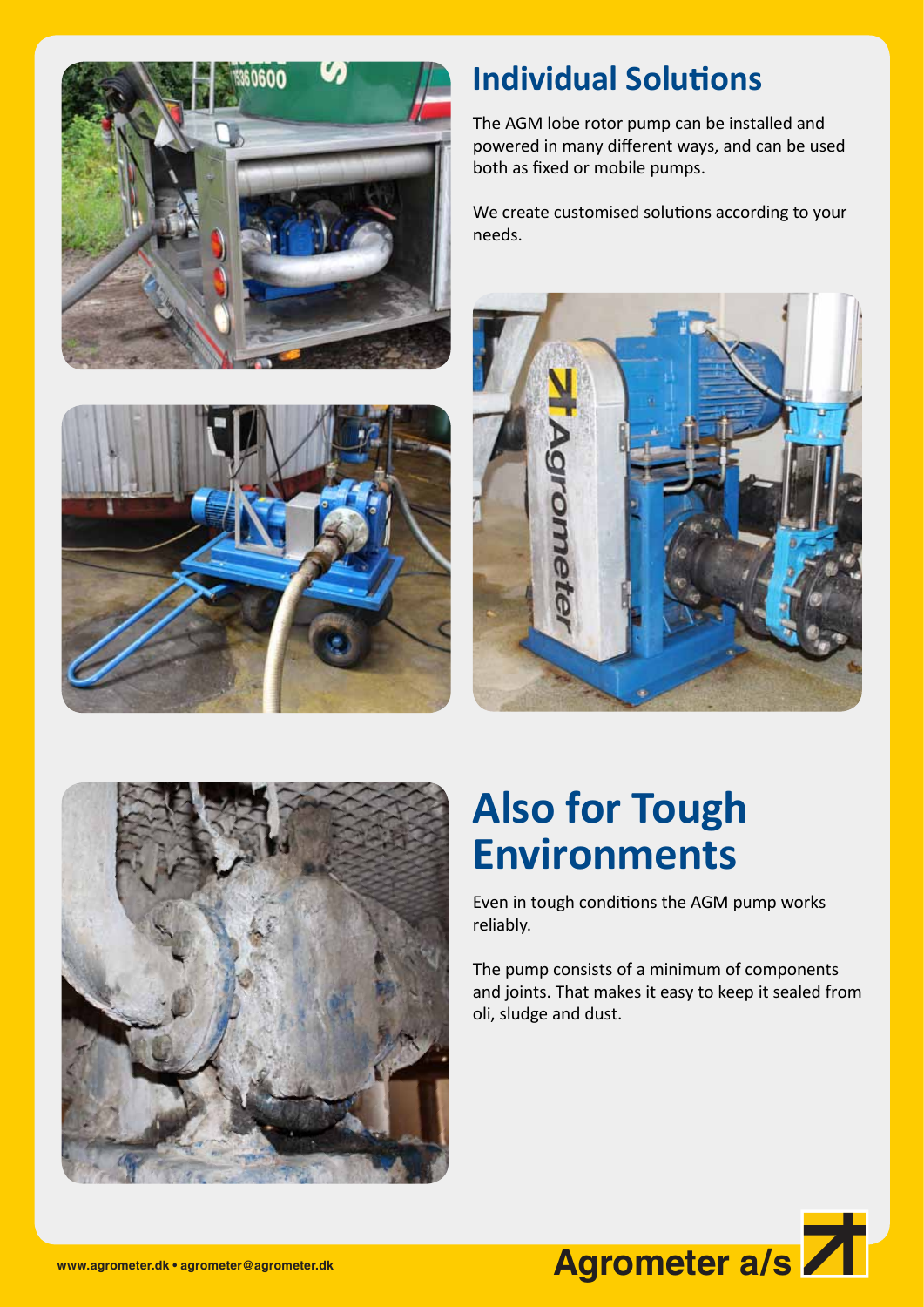## **AGM Standard**

- Thoroughly tested
- 3 sizes same spare parts
- Simple construction
- DIN flanges for easy fitting
- Small built-in dimensions

#### **AGM 95/1:**

Max. flow 28 m<sup>3</sup>/hour Max. pressure 10 bar DN 80 flange

#### **AGM 190/2:**

Max. flow 50  $\text{m}^3\text{/hour}$ Max. pressure 8 bar DN 100 flange

#### **AGM 380/4:**

Max. flow 80 m<sup>3</sup>/hour Max. pressure 6 bar DN 150 flange

## **AGM Extreme Duty**

- New more powerfull model for demanding jobs.
- 2 sizes same spare parts
- Most spare parts identical to AGM Standard
- DIN flanges for easy fitting
- Small built-in dimensions
- Twisted lobes reduces pulsation
- 17-spline shaft increases stability

#### **AGM 190/1 ED:**

Max. flow 65  $m^3/h$ our Max. pressure 10 bar DN 100 flange

#### **AGM 380/2: ED**

Max. flow 130  $m^3/h$ our Max. pressure 8 bar DN 150 flange







10 9 8 7 Pressure (bar) Pressure (bar) 6 5 4 3 2 1 0 10 20 30 40 50 60 70 80 90 100 110 120 130 140 Flow m3 /hour **AGM 95/1 AGM 190/2 AGM 380/4 AGM 190/1 ED AGM 380/2 ED**

**Agrometer a/s Fælledvej 10 • DK-7200 Grindsted • Tel. +45 76 72 13 00 • Fax +45 76 72 13 98**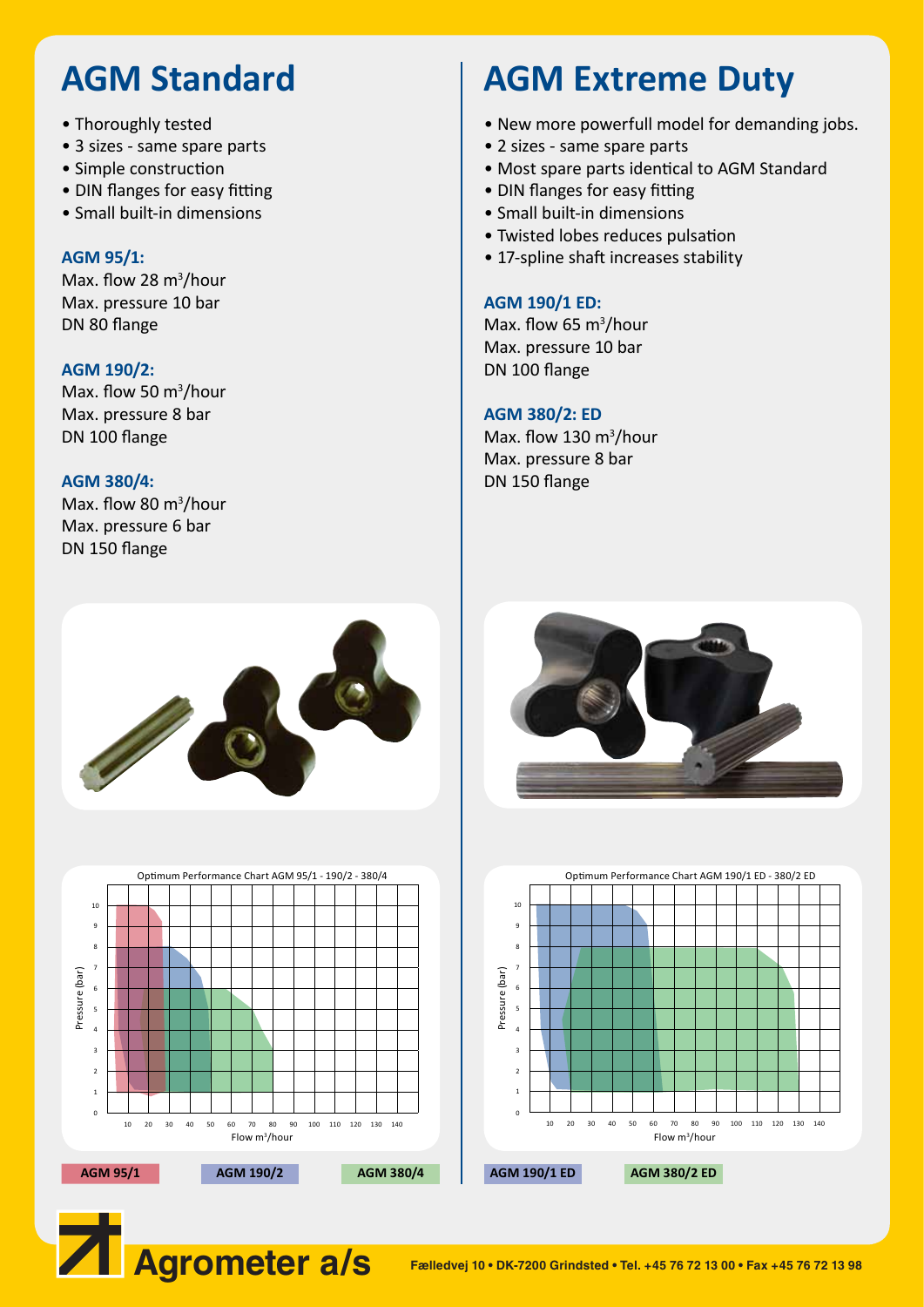## **Designed for Long Service Life, Reliable Operation and Low Costs**

There have been no compromises in the design of the AGM pump.

Whilst the material selection makes it possible to solve very demanding tasks, the pump is also designed to lower your costs for maintenance.

Since most wear parts in the different pumps are identical, it means you don't need to stock complete spare part sets for all your pumps.



#### **Double bearing**

The pumps service life is extended because the pump always operates calmly and steadily, also at high discharge pressures or with impure liquids.

This is because the shafts have bearings in both ends, ensuring they are always stable.



#### **Oil Lubricated Shaft Seal**

Shafts and oil bath are always kept clean, even when pumping very impure liquids. This is ensured by the oil lubricated shaft seal.



#### **Standard NBR Lobes**

Even at low revolutions the three-blade lobes ensure a good suction ability. Furthermore the efficiency is increased, because a scraping edge on the top of the lobes reduces friction between the lobes and the wear lining. O-rings between the lobes ensures that no dirt reaches the shaft.



#### **Extreme Duty Lobes**

Guarantees a steady flow at high performance. The twisted lobes are particularly designed to eliminate pulsation at high performance. Furthermore, 17-splined shafts increases service life at high loads, as the traction force is distributed on a larger surface area.



#### **Wear Linings**

Thanks to the replaceable wear linings, the service life is extended and spare parts costs are reduced. The wear linings absorbs impact and stress from

solids and grinding particles in the liquid.



## **Options**



#### **Dry Running Protection**

A sensor terminates operation and prevents damage in case of dry running.

#### **Standard Lobes in Viton**

When pumpning aggressive or hot liquids, the pump can be fitted with viton lobes that are heat resistant up to 120º Celsius.

#### **Wear Linings and Bolts in Stainless Steel**

When pumping aggressive liquids, wear linings and bolts can be supplied in stainless steel AISI 316.

#### **Wear Linings and Bolts in Chrome Hardened Steel**

For particularly grinding liquids the wear linings and bolts can be supplied chromehardened steel.